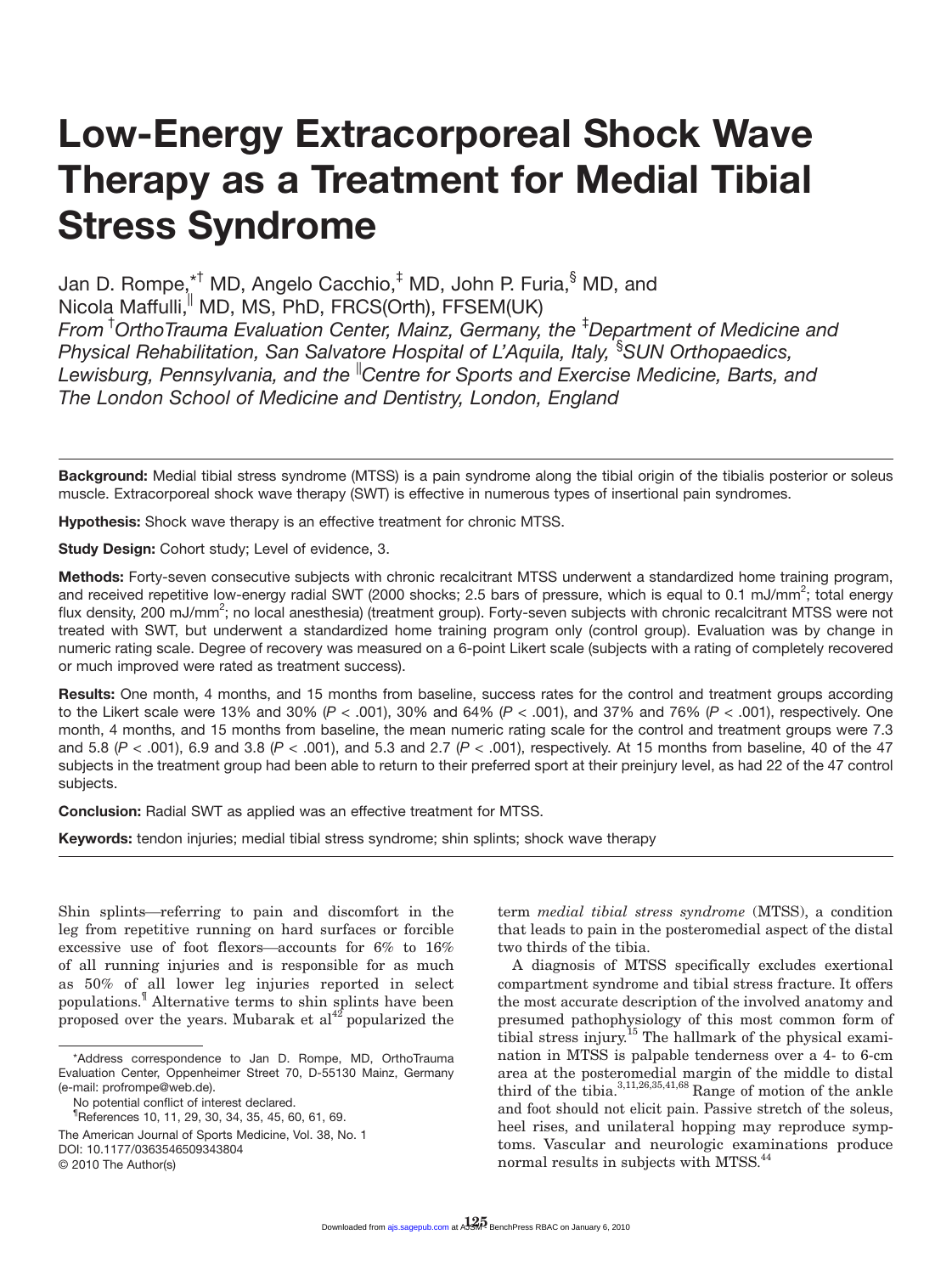Nonsurgical treatment for shin splints includes activity modification (relative rest). Other recommendations include icing, nonsteroidal anti-inflammatory medications, stretching and strengthening, and attention to biomechanical factors such as overpronation.<sup>1,4,9,27,35,36,44</sup> Evidence for any of those is low.62

Very few people need surgery for shin splints. Surgery has been done in very severe cases of shin splints that do not respond to nonsurgical treatment. It is not clear how effective surgery is, however.<sup>28,31,68</sup> Shock wave therapy (SWT) has been used successfully since the late 1980s for the management of various musculoskeletal disorders including plantar fasciopathy, Achilles tendinopathy, shoulder calcific tendinitis, lateral epicondylitis, and greater trochanter pain syndrome.#

Acknowledging the unpredictable response and frequent recurrences associated with traditional nonoperative treatment, the risks and prolonged rehabilitation associated with surgery, the recognition of an insertional malfunction as a potential source of pain, and the favorable results from prior studies involving SWT as a treatment for other forms of insertional enthesopathies, the aim of this study was to determine whether lowenergy SWT is a safe and effective management modality for chronic MTSS.

## PATIENTS AND METHODS

Before the study, the injury definition was decided and used throughout the study. Medial tibial stress syndrome was defined as (1) pain located on the medial border of the tibia during running or marching, (2) insidious onset of pain unrelated to any traumatic event, and (3) pain on palpation of the medial tibial border not localized to one spot. This was a pragmatic study conducted in a secondary-care setting. Consecutive subjects referred to the outpatient clinic for persisting MTSS were evaluated on the basis of a history and a physical examination, and checked for the study inclusion and exclusion criteria.

The inclusion criteria included subjects with an established diagnosis of unilateral chronic MTSS for at least 6 months before treatment who had failed at least 3 forms of traditional nonoperative measures for a minimum of 3 months. Traditional nonoperative therapies consisted of relative rest, muscle stretching and strengthening, antiinflammatory medications, ice, a corticosteroid and/or local anesthetic injection, insoles, and orthoses.

The location of the pain was marked on a knee/shin diagram by all subjects, and the onset of pain was reported. All subjects had anteroposterior and lateral radiographs of the affected tibia including the knee and the ankle to rule out osteomyelitis, tumor, osteoarthritis, or fracture. In subjects for whom the diagnosis was ambiguous (17 of 47 subjects in the treatment group; 24 of 47 subjects in the control group), 3-phase bone scintigraphy and/or MRI was performed.

All subjects were examined to rule out exertional compartment syndrome (bilateral MTSS; complaint of cramping, burning, or pain over the involved compartment with exercise; comparison of physical and neurologic examination before and immediately after exercise when deemed necessary).15 Further exclusion criteria were rheumatoid arthritis, generalized polyarthritis, local infection, pregnancy, subjects with bleeding disorders, subjects with tumors, subjects younger than 18 years, subjects with end stage ipsilateral knee and ankle osteoarthritis (defined as severe joint-space narrowing, joint sclerosis, and periacetabular osteophytes), and subjects with prior knee or ankle surgery.

A total of 127 consecutive subjects with MTSS who presented to the investigator (J.D.R.) had experienced symptoms for at least 6 months and had tried at least 3 different forms of nonsurgical management without success. Therefore, they represented the minority of subjects with MTSS in whom a traditional nonsurgical treatment had failed. Those 127 subjects were the basis for the current study. As part of the initial evaluation, all subjects were given a thorough explanation of the various options, including financial burdens, as well as the potential risks, benefits, and outcomes associated with the various options.

A standardized home training program<sup>55</sup> in combination with radial SWT was recommended, along with relative rest, to all 127 subjects. All subjects were informed in writing that they would have to expect no immediate effect from SWT, what side effects could occur with SWT (pain, bruising), what success rates had been reported with SWT in the management of other tendinopathies (50%-70%), and that they would have to pay for SWT on their own (total amount of \$200).

After making an informed decision, 49 of 127 subjects (39%) chose to treat their condition with a home training program in combination with radial SWT. The remaining 78 subjects (61%) declined treatment with radial SWT. Those subjects were then treated with the home training program alone. All subjects gave informed consent. The details of the procedure and potential risks were discussed fully before treatment.

## Treatment Group

Forty-nine subjects were treated consecutively. One subject underwent concomitant treatment of Achilles tendinopathy with low-energy SWT, and was excluded. There were insufficient follow-up data on 1 subject. Thus, 47 subjects with unilateral MTSS were available for analysis. These 47 subjects represent the treatment group. The subjects in the treatment group were managed with the following measures: relative rest, ice, and instructions to carry out rehabilitation exercises<sup>55</sup> twice a day for 12 weeks. Shock wave treatment was performed at weeks 2, 3, and 4 after start of the 12-week home training program.

There were 28 women and 19 men in the treatment group, with a mean age of 41 years (range, 18-56 years). The average duration of the condition was 15 months

<sup>(</sup>range, 8-24 months) (Table 1). # References 17-20, 24, 25, 37, 43, 47-54, 57, 63, 66.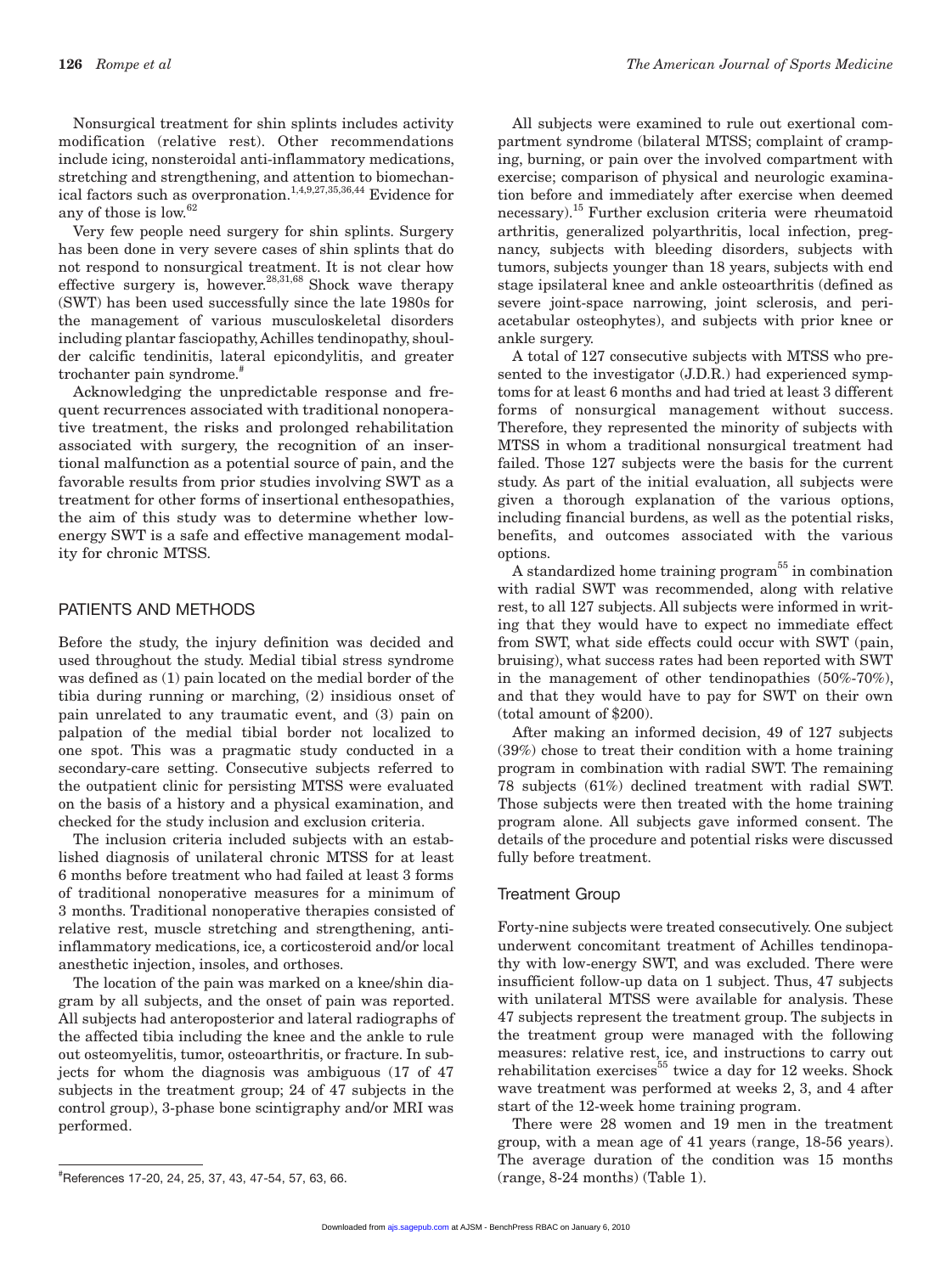| Group                | Age (years)                                          | Symptoms (months)                              |  |
|----------------------|------------------------------------------------------|------------------------------------------------|--|
| Treatment<br>Control | $41.4$ (range, $18-56$ )<br>$42.6$ (range, $18-54$ ) | 15.4 (range, $8-24$ )<br>13.7 (range, $6-30$ ) |  |
|                      | $P = NS$                                             | $P = NS$                                       |  |

TABLE 1 Mean Age and Mean Duration of Symptoms*<sup>a</sup>*

*a* NS, not significant.

# Control Group

Seventy-eight subjects were treated consecutively. For comparison with the treatment group, 47 of those subjects (60%) who had made their decision in favor of the home training program alone were selected as the best match of age and gender of the subjects in the treatment group.

To rule out intentional bias, the retrospective selection process was made by a medical assistant according to a table including only sex and age of these 78 subjects, as well as a table including only sex and age of the 47 subjects in the treatment group. The medical assistant who made the decision for which subjects to include in the control group was blinded to the clinical outcome of the individual subjects.

Thirty-one of the 78 subjects (40%) were then excluded from the scientific evaluation. The other 47 subjects constituted the control group. There were 26 women and 21 men in the control group, with a mean age of 43 years (range, 18-54 years). The average duration of the condition was 14 months (range, 8-30 months) (Table 1). There was no significant difference in mean age or duration of symptoms between the treatment and control groups (Table 1). The subjects in the control group were managed with the following measures: relative rest, ice, and instructions to carry out rehabilitation exercises<sup>55</sup> twice a day for 12 weeks.

# Occupation and Sporting Activities

All subjects were running athletes (Table 2). All athletes had the time and inclination to pursue an intensive training regimen and consequently were at risk for overuse injuries or exercise-related medical conditions. Ten of the SWT subjects and 8 of the control subjects worked as laborers (ie, heavy factory workers or manual laborers, or in occupations that required extensive physical activity, such as nursing and restaurant service).

# Home Training Program

The home training  $program<sup>55</sup>$  consisted of progressive slow repetitive exercises (calf stretching, Thera-Band [L. Artzt GmbH, Dornburg, Germany] stretching, heel raises, toe raises) with the following instructions.

*Calf Stretch With Towel.* Sitting on a firm surface with the injured leg straight in front of you, take a towel and

TABLE 2 Main Sports Activity at the Time of Onset of the Medial Tibial Stress Syndrome of Shock Wave Therapy Group and Control Group

| Activity                             | <b>Treatment Group</b><br>$(n = 47)$ | Control Group<br>$(n = 47)$ |  |
|--------------------------------------|--------------------------------------|-----------------------------|--|
| Running/road                         | 16                                   | 13                          |  |
| Running/grass                        | 5                                    |                             |  |
| Running/treadmill                    | 2                                    | 3                           |  |
| Soccer/grass                         | 11                                   | 9                           |  |
| Athletics/track                      | 10                                   | 12                          |  |
| Occupation <sup><math>a</math></sup> | 3                                    | 3                           |  |

*<sup>a</sup>*These 3 subjects attributed the symptoms to their occupation rather than to a sports activity.

loop it around the ball of your foot. Pull the towel toward you. Hold this position for 30 seconds. Relax. Repeat 3 times. When you do not feel much of a stretch anymore using the towel, start stretching the calf in the standing position described later.

*Standing Calf Stretch.* Facing a wall, place both hands at about eye level on the wall. Keep your injured leg back about 12 to 18 inches behind your uninjured leg. Keep your injured leg straight and your heel on the floor. Next, do a slight lunge by bending the knee of the forward leg. Lean into the wall until you feel a stretch in your calf muscle. Hold this for 30 to 60 seconds. Repeat 3 times.

*Active Range of Motion of the Ankle.* Sitting or lying down with your legs straight and your knee toward the ceiling, move your ankle up and down, in and out, and in circles. Do not bend your knee while doing this. Repeat 20 times in each direction. Push hard in all directions.

*Anterior Compartment Stretch.* Stand with 1 hand against a wall or chair for balance. Bend your knee and grasp the front of the foot of your injured leg. Bend the front of the foot toward the heel. You should feel a stretch in the front of your shin. Hold for 10 seconds. Repeat 10 times.

*Thera-Band Strengthening Exercises for the Lower Leg: Resisted Dorsiflexion Flexion.* Sit in front of a doorway with your legs outstretched. Anchor the Thera-Band in a door by tying knots in the ends and closing the knots in the door. Next, loop the Thera-Band around the forefoot of your injured leg. Pull your foot toward your body with the Thera-Band supplying resistance. Return slowly to the starting position. Repeat 10 times. Do 3 sets of 10.

*Thera-Band Strengthening Exercises for the Lower Leg: Resisted Plantar Flexion.* Sitting with your legs outstretched, put the tubing around the foot of your injured leg and hold the ends of the tubing in your hands. Gently press your foot down, stretching the Thera-Band. Return to the starting position. Repeat 10 times. Do 3 sets of 10.

*Thera-Band Strengthening Exercises for the Lower Leg: Resisted Inversion.* Sit on the floor with your uninjured leg crossed over your injured ankle. Hold one end of the Thera-Band in your hand and tie the other end in a loop. Place the loop around the forefoot of the injured leg and have the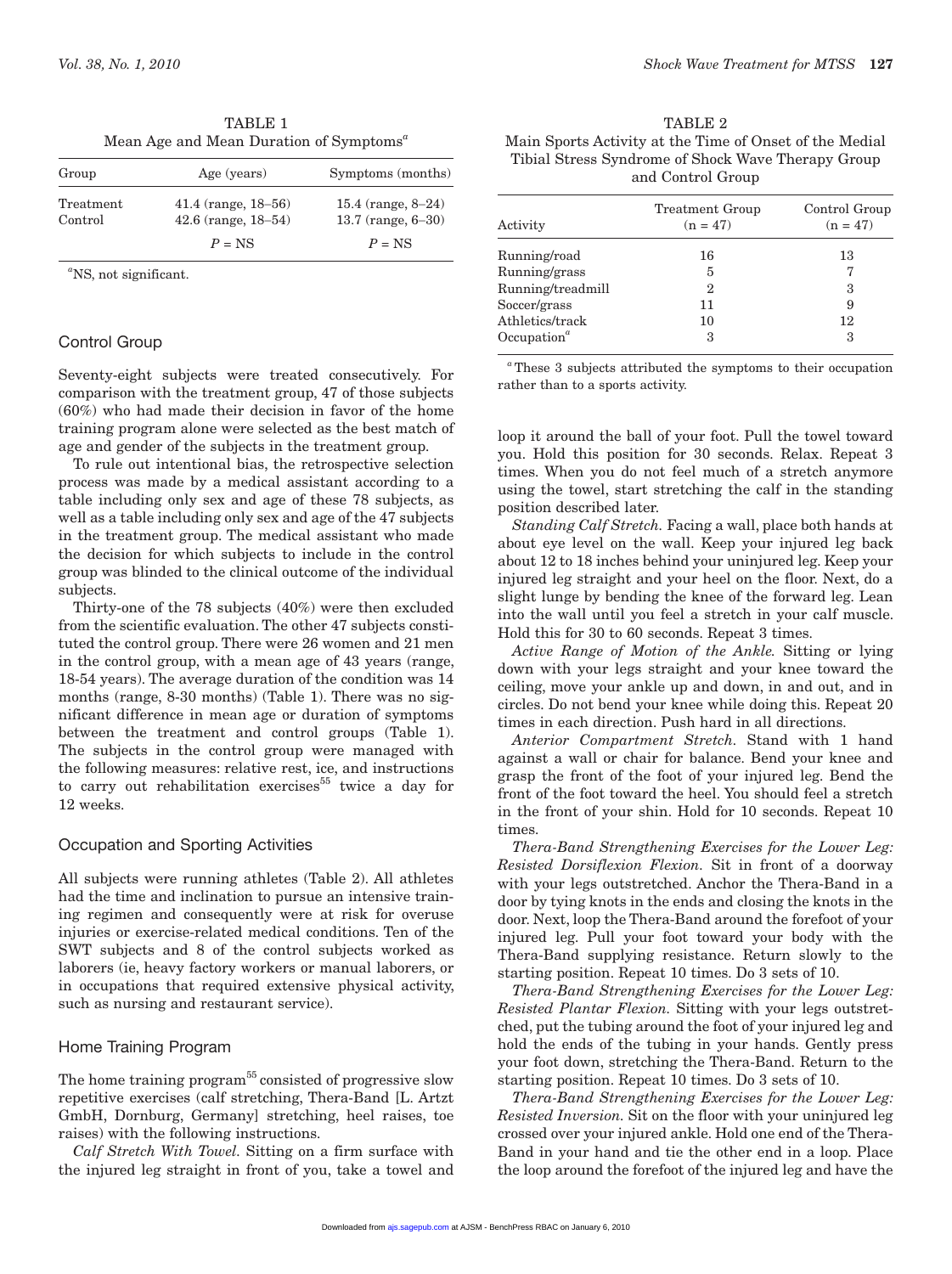band wrapped around the uninjured foot to provide an anchor. Move your injured foot inward with the Thera-Band providing resistance. Return your foot to the starting position. Repeat 10 times. Do 3 sets of 10.

*Thera-Band Strengthening Exercises for the Lower Leg: Resisted Eversion.* Sitting on the floor with both legs straight, have the Thera-Band looped around both feet. Slowly turn the injured foot outward, keeping the uninjured foot still. Return to the starting position. Repeat 10 times. Do 3 sets of 10.

*Heel Raises.* Balance yourself while standing behind a chair or counter. Raise your body up onto your toes, then slowly lower it. Repeat 10 times. Do 2 sets of 10.

*Toe Raises: Sitting.* Sit on a firm surface with your feet flat on the floor. Keep your heel on the floor and raise your toes off the Floor. Repeat 10 times. Do 3 sets of 10. When the sitting exercise becomes easy, progress to the standing exercise, as described in the next paragraph.

*Toe Raises: Standing.* Standing with your feet flat on the ground, rock back to your heels and lift your toes off the floor. Hold this for 5 seconds. Repeat 10 times. Do 3 sets of 10.

All subjects in both the treatment and the control groups were given a practical demonstration of the exercises by trained physical therapists (6 instructional sessions, each 20 minutes long) and written instructions of home exercises.<sup>5</sup>

## Shock Wave Treatment

All treatments were performed by the senior author (J.D.R.), in the senior author's office, without local anesthesia. Shock wave treatment was performed at weeks 2, 3, and 4 after the start of the 12-week home training program. A radial shock wave device (Swiss DolorClast, Electro Medical Systems Nyon, Switzerland) was used in all instances. With this device, shock waves are produced after a projectile in a handpiece is accelerated by a pressurized air source and strikes a 15-mm diameter metal applicator.<sup>20,24,48,52</sup> The energy generated is transmitted to the skin as a shock wave through a standard, commercially available ultrasound gel. The waves are then dispersed radially from the application site into the surrounding tissues.

Each subject received 3 low-energy treatments in weekly intervals. At each session, 2000 shocks were applied with a pressure of 2.5 bars (equal to an energy flux density of approximately 0.1 mJ/mm²). The treatment frequency was 8 shocks per second. The total energy flux density of the treatment session was approximately 200 mJ/mm².

The procedure was performed with the subject lying supine. Ultrasound gel was applied liberally to the skin overlying the medial tibial border and adjacent area. The shock waves were delivered in a medial-to-lateral direction. Shock wave application was a dynamic process. Using the principle of clinical focusing, the area of maximal tenderness was treated in a circumferential pattern, starting at the point of maximal pain. The average size of the area of treatment was approximately 2 to 4 cm wide and 4 to 8 cm long.

On completion of the procedure, the treated leg was assessed for hematoma, bruising, and swelling. All concomitant interventions were discouraged for 4 months

after the last treatment. Subjects were allowed immediate weightbearing and unrestricted range of motion. No ambulatory aids were used. No immobilization or other cointervention was used.

Subjects in the treatment group were invited to see the physician at weeks 2, 3, and 4 to check compliance with the training program by interview, and to receive radial SWT. Subjects in the control group were invited to see the physician after 2, 3, and 4 weeks to check compliance with the training program by interview, and to provide the same number of physician-subject contacts as in the SWT group. No diary was used to measure compliance as to completion of the home training program in either group.

All co-interventions were discouraged until the 4-month follow-up examination. For all groups, pain medication was allowed when requested (paracetamol, 2000-4000 mg/day). All subjects could contact the physician during working hours if they had questions about the training program.

After 6 weeks from baseline, the subjects were told to slowly return to their previous level of sports/recreational activity. Activity was advanced as symptoms dissipated. Subjects who worked in a sedentary occupation were allowed to immediately return to their pretreatment work status. Stationary cycling was permitted immediately after treatment. Easy running was permitted 1 week after the last treatment, as tolerated. The time to return to competitive sports and heavy labor occupations was made on a case-by-case basis.

## Assessment

No disease-specific questionnaires are available for MTSS. Therefore, generic outcome measures (pain severity and recovery) were chosen as primary outcome measures. Written outcome assessments were recorded by each subject on a standardized form at baseline, 1 month, 4 months, and 15 months from baseline prior to seeing the physician at each visit. A nurse who was unaware of the intervention collected the forms and entered the responses into a database.

The primary outcome measurement was degree of recovery at 4 months compared with baseline, measured on a 6-point Likert scale ("completely recovered" to "much worse"). Success rates were calculated by dichotomizing responses. Treatment for subjects who reported themselves completely recovered or much improved was counted as success, and treatment for subjects who reported themselves "somewhat improved," "same," "worse," or "much worse" was counted as failure.

Secondary outcome measurements were degree of recovery at 1 and at 15 months compared with baseline, measured on a 6-point Likert scale (completely recovered to much worse). Success rates were calculated by dichotomizing responses. Treatment for subjects who reported themselves completely recovered or much improved was counted as success, and treatment for subjects who reported themselves somewhat improved, same, worse, or much worse was counted as failure. Severity of pain during the past week was measured with a numeric rating scale  $(0 = no$ pain, 10 = very severe pain) at 1, 4 and at 15 months from baseline.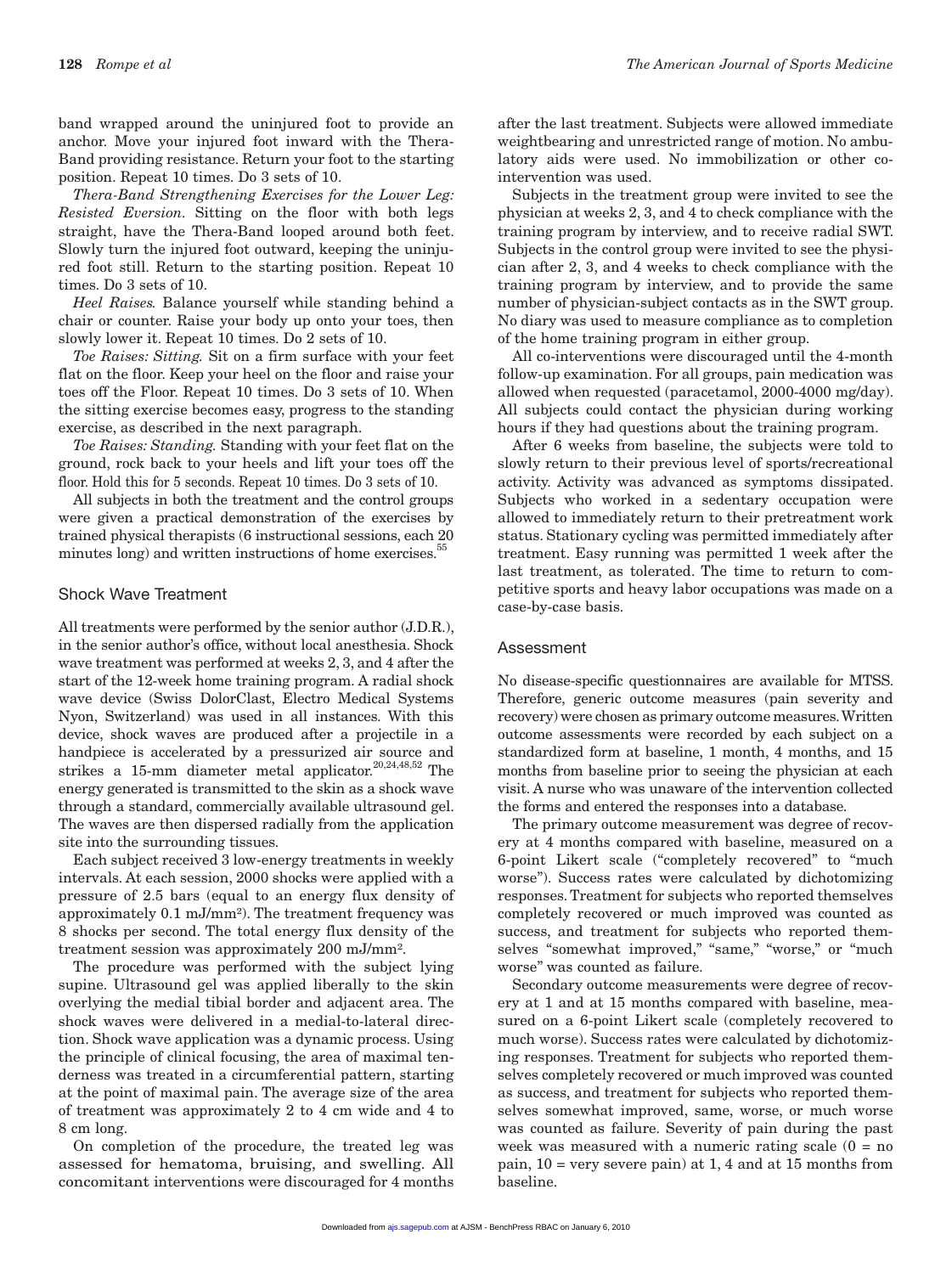| Score                    | One Month         |                  | Four Months       |                 | Fifteen Months    |                 |
|--------------------------|-------------------|------------------|-------------------|-----------------|-------------------|-----------------|
|                          | Treatment $n$ (%) | Control n $(\%)$ | Treatment $n$ (%) | Control $n$ (%) | Treatment $n$ (%) | Control $n(\%)$ |
| 1 (completely recovered) | 5(11)             |                  | 11(24)            |                 | 17(36)            |                 |
| 2 (much improved)        | 9(19)             | 6(13)            | 19(40)            | 14(30)          | 19(40)            | 18(37)          |
| 3 (somewhat improved)    | 17(36)            | 8(17)            | 14(30)            | 29(62)          | 4(8)              | 19(40)          |
| 4 (same)                 | 16(34)            | 33 (70)          | 3(6)              | 4(8)            | 7(16)             | 10(23)          |
| $5$ (worse)              | --                |                  |                   |                 |                   |                 |
| 6 (much worse)           |                   |                  |                   |                 |                   |                 |

TABLE 3 Summary of Likert Scores for Treatment and Control Groups*<sup>a</sup>*

 $a<sub>n</sub>$  = 47 subjects in each group.

Current sports activities were also determined and were compared with presymptom levels of exercise. This involved recording the type or types of weightbearing sports that were played, the hours of exercise per week, and the exercise surface used.

#### Statistical Analysis

Statistical analyses were performed using the GraphPad Instat version 3.00 for Windows (GraphPad Software, Inc, San Diego, California).<sup>30</sup>

For the outcome measure "degree of recovery," sample size was based on the ability to detect a clinically relevant difference of 25% in success rate between groups on the Likert scale at 4 months from baseline. This sample size accounted for a 10% loss to follow-up, a type I error rate of 0.05, and a power of 0.8. Assuming a success rate of 30% in the traditional nonoperative treatment forms, and a success rate of 60% in the more successful group (low-energy SWT), the target sample size was calculated at 40 subjects per group.

Changes in numeric rating scale (NRS) ratings over time for every subject were calculated by subtracting the results at baseline from those at follow-up. Statistical analysis of the pain levels was performed with a 2-tailed *t* test. To test differences between the proportions of baseline characteristics, and of success and failures, Fisher's exact test was used. For all analyses,  $P < .05$  (2-sided) was considered significant.

## **RESULTS**

For all comparisons, the data met the assumptions for the statistical tests chosen. The mean age and duration of symptoms for the SWT and control groups are summarized in Table 1. There was no difference between mean age  $(P =$ .8) or mean duration of symptoms  $(P = .8)$  between the SWT and control groups.

## Shock Wave Therapy versus Control Group

*Likert Scale.* The 1 month, 4 months, and 15 months from baseline Likert scores for the SWT and control groups are summarized in Table 3. Fisher's exact test revealed

that the percentage of subjects with Likert scale ratings of "1" (completely recovered) or "2" (much improved) (ie, successful results) 1 month, 4 months, and 15 months from baseline was statistically greater in the SWT group than in the control group  $(P < .001$  for each time point).

In both the SWT group and control group, no subject reported a worsening of symptoms compared with before treatment.

*Numeric Rating Scale.* The mean pretreatment NRS score for the SWT group was  $8.1 \pm 3.4$ . The mean pretreatment NRS score for the control group was  $8.5 \pm 3.1$ . One month after treatment the mean NRS score for the treatment group decreased to  $5.8 \pm 0.9$ . One month from baseline the mean NRS score for the control group was  $7.3 \pm$ 2.9. The between-group difference was statistically significant  $(P < .001)$ .

Four months from baseline the mean NRS score for the treatment group decreased further to 3.8  $\pm$  1.1. The corresponding NRS score for the control group was  $6.9 \pm 0.8$ . The between-group difference was statistically significant  $(P < 0.01)$ .

Fifteen months from baseline the mean NRS score for the treatment group decreased further to  $2.7 \pm 0.9$ . The corresponding NRS score for the control group was  $5.3 \pm$ 2.6. The between-group difference was statistically significant  $(P < .001)$ .

The mean difference of change between baseline NRS score and 1-month (2.3 and 1.2), 4-month (4.3 and 1.6), and 15-month (5.4 and 3.2) NRS scores was also compared. For each time point, the magnitude of the change in NRS score was significantly greater for the treatment group than the control group  $(P < .001$  for each time point).

### Occupation and Sporting Activities

At 15 months from baseline, 40 of the 47 subjects in the treatment group had been able to return to their preferred sport. Twenty-two of the 47 control subjects had been able to return to their preferred sport. All SWT and control subjects who were able to return to their preferred sport did so at their preinjury level. Of the 7 SWT subjects who did not return to their desired sport, 5 were runners, 1 played soccer, and 1 was a track athlete. Of the 25 control subjects who did not return to their preferred sport, 13 were runners, 3 played soccer, 9 were track athletes.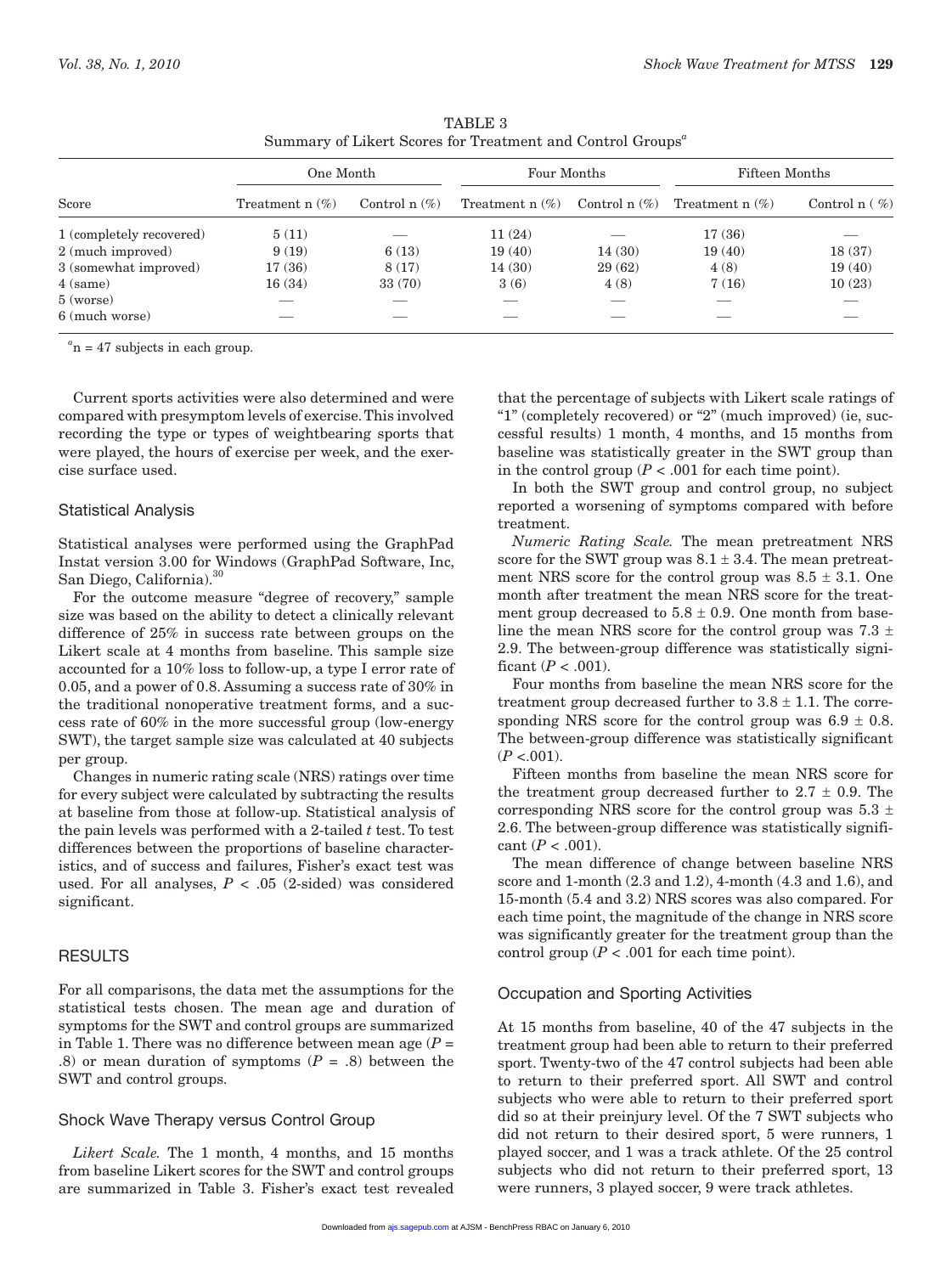**130** *Rompe et al The American Journal of Sports Medicine*

Time to return to sport was variable and ranged from 6 weeks for some soccer players to 6 months for some runners. Nine of the 10 SWT subjects and 5 of the 8 control subjects who worked as laborers or in occupations that required extensive physical activity were able to return in full to their preinjury occupations.

### **Compliance**

All subjects had been checked for and encouraged to maintain compliance with the training program by interview after 2 and 4 weeks from baseline. At 4 months from baseline, 36 of 47 subjects in the treatment group reported to have performed the home training daily for 12 weeks, compared with 43 of 47 subjects in the control group.

## Co-interventions

All co-interventions during the 4-month follow-up period were discouraged, but prescription of pain medication if necessary was allowed. Taking naproxen or paracetamol was closely related to failure of treatment. Fourteen of 17 subjects who failed in the treatment group and 30 of 33 subjects who failed in the control group requested taking the named analgesic drugs, but no other subjects did so.

#### **Complications**

There were only 10 minor complications. Eight subjects had pain during the shock wave treatment. The pain resolved after completion of the procedure. Two subjects had transitory reddening of the skin that resolved without intervention. There were no other complications detected during the examinations after treatment.

### **DISCUSSION**

The pathophysiology of MTSS remains unclear. There is disagreement among authors on the cause of MTSS.5-8,12,46,58 Histologically, biopsy specimens reveal an inflammatory process with vasculitis that is consistent with periostitis. Although the soleus muscle may be the major contributing factor of MTSS, the flexor digitorum longus muscle and deep crural fascia also contribute to it, based on their sites of origin along the medial aspect of the tibia.<sup>6</sup> Proposed risk factors associated with MTSS are increased foot pronation, increased muscular strength of the plantar flexors, increased varus tendency of the forefoot or hindfoot (or both), an abrupt increase in training intensity, inadequate calcium intake, hard or inclined (or both) running surfaces, inadequate shoes, and previous injury, although there is little objective evidence to support these opinions.\*\* Women are at least twice as likely to develop MTSS as men, particularly if they have a body mass index of less than 21 kg/m<sup>2,7,61,69</sup> Studies have

demonstrated a relationship between smaller tibial crosssectional areas and tibial stress syndrome.<sup>5,64</sup> Long bones with narrow diaphyseal widths will bend to a greater extent when loaded than those with wider diaphyses. This supports the tibial-bending theory of tibial stress injuries. This theory suggests that chronic repetitive loads that induce tibial bending cause bone stress around the site where maximum bending occurs. This corresponds to the most common location for MTSS. This theory also provides support for the pathophysiologic link between MTSS and tibial stress fracture.

The best way to diagnose MTSS remains unclear. Imaging procedures such as radiographs or MRI do not correlate well with clinical symptoms.<sup>67</sup> Medial tibial stress syndrome is to be differentiated from tibial stress fracture in particular.<sup>15</sup> Stress fractures are recognized as the continuum of changes from microfracture to frank fracture under excess stress. The differential diagnosis between these 2 diseases therefore is difficult in the early phase. Pain associated with tibial stress fractures typically is localized to the fracture site and is more proximal than that caused by MTSS. Palpation will elicit tenderness localized at the fracture site. However, the posteromedial aspect of the middle to distal third of the tibia should not be tender. $8,33,65$  Radiographs are not useful in the early phase of stress fractures,<sup>8</sup> although they are useful in the late phase because they show periosteal reaction, callus formation, or sclerotic fracture line. High-resolution CT reliably shows cortical osteopenia with few small resorption cavitations.21-23 Coronal fat-suppressed MRI scans of subjects with stress fractures demonstrate an abnormally wide high signal in the localized bone marrow. In subjects with shin splints, the coronal fat-suppressed MRI scans show abnormally high linear signals along the medial posterior surface or along the medial bone marrow. $^{2,5}$ 

The best management for MTSS remains unclear. Almost all athletes with shin splints can be treated nonoperatively with success.<sup>27,35,36,44</sup> The American College of Sports Medicine recommends at least 7 to 10 days of rest from painful activities to treat MTSS.<sup>4</sup> Nonsurgical treatment for shin splints includes activity modification, icing,<sup>1</sup> nonsteroidal anti-inflammatory medications, stretching, and attention to biomechanical factors that might be correctable with insoles, orthoses,  $16,26,32,38$  or antagonistic muscle strengthening, although there is little objective evidence to support these interventions. $62$  In most subjects, the pain subsides after several weeks of rest. Then, a gradual increase of activity is emphasized to prevent recurrence. Low-level training may begin, with subjects advised to warm up and stretch thoroughly before exercise and to increase training slowly.

Few people need surgery for shin splints. Surgery has been done in very severe cases of shin splints that do not respond to nonsurgical treatment.<sup>31</sup> However, the effectiveness of surgery remains unclear. In the most recent uncontrolled case series, surgery significantly reduced pain levels by an average of 72% on the visual analog pain scale for 46 subjects who had failed nonsurgical therapy for at least 12 months. However, only 41% returned to their pre-\*\*References 5, 7, 13, 35, 40, 44, 46, 69, 70.  $\sim$  symptom level of sports activity.<sup>68</sup>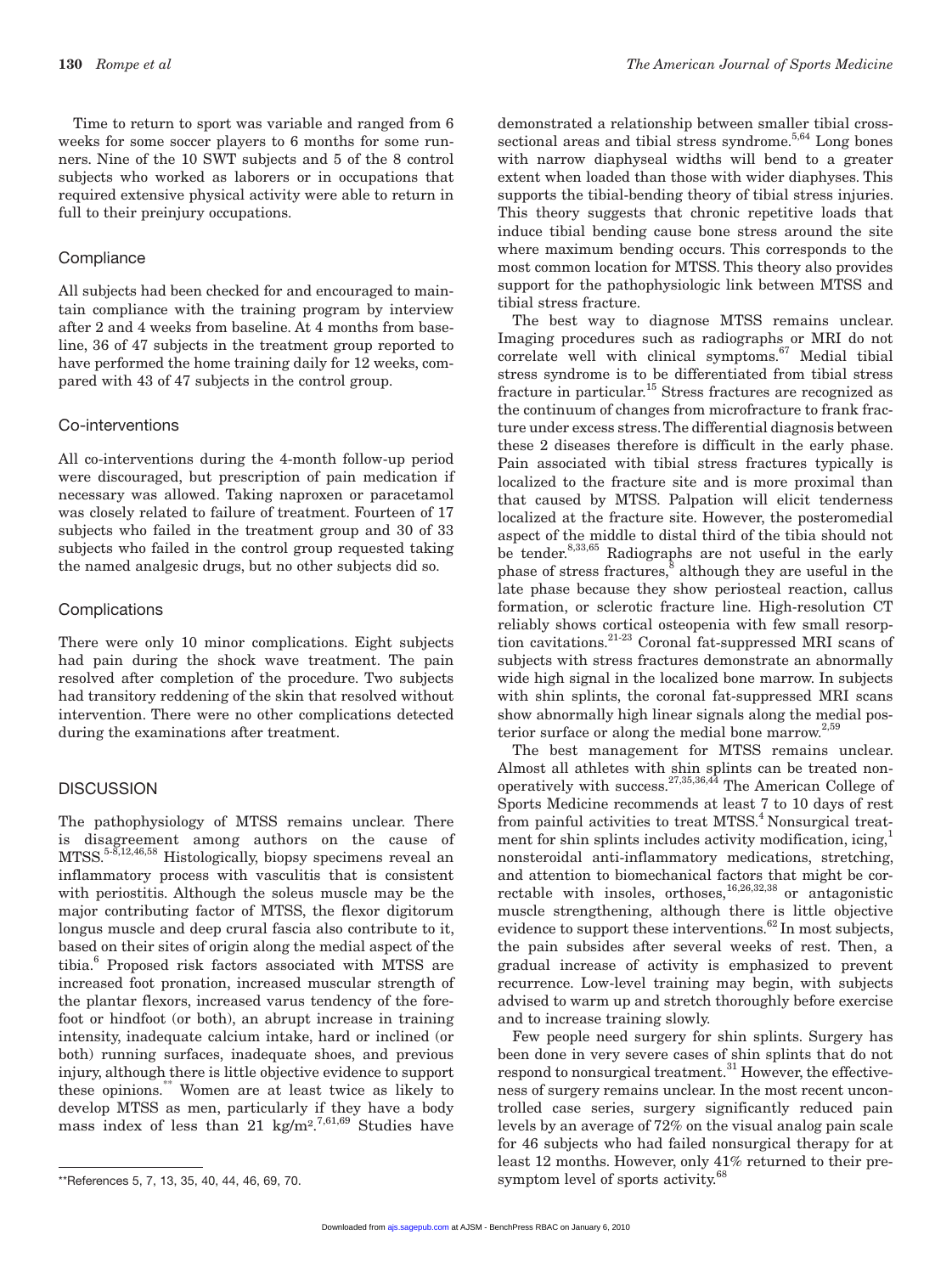The present study evaluated the effects of SWT on a consecutive series of subjects with MTSS who had not responded to at least 3 nonoperative forms of management. The outcome for the entire population was evaluated and compared with a well-matched control group. The mean NRS of the treatment group were statistically improved at 1 month, 4 months, and 15 months from baseline compared with the control group. The percentages of ratings 1 (completely recovered) or 2 (much improved) 15 months from baseline for the treatment and control groups were 76% and 37%, respectively. Forty of the 47 subjects in the treatment group and 22 of the 47 control subjects were able to return to their preferred sport. There were no significant complications, and no subject required additional SWT.

All radial SWT procedures were performed in the office without anesthesia. Prior studies involving subjects with chronic plantar fasciitis, Achilles tendinopathy, and lateral epicondylitis have demonstrated that local anesthesia application in the area of shock wave delivery compromises the positive treatment effects of  $\text{SWT}^{17,51}$  Local anesthesia might interfere with clinical focusing of the shock waves or, more likely, alter the neurogenic inflammatory  $respose<sup>14</sup>$ and antinociceptive effects associated with SWT.

This study is a retrospective cohort study and, as such, has some inherent limitations that require consideration. There was no randomization and there was no placebo arm to the investigation. The length of follow-up was only 15 months from baseline. However, a positive treatment effect was already evident at this time. Finally, bone scintigraphy or MRI scans were not performed for each subject. However, the symptoms used to define MTSS are generally accepted and considered to be appropriate diagnostic descriptors of this condition.  $^{15,67}$ 

Acknowledging these weaknesses, this series contributes valuable information. The results from this study add to the growing number of favorable reports that substantiate the efficacy of radial SWT as an effective treatment for chronic insertional pain syndromes.

# **CONCLUSION**

Traditional treatment of MTSS is generally lengthy, associated with frequent recurrences, and in some cases, an unacceptable degree of improvement. This study demonstrates that low-energy radial SWT is safe and effective, that it can be used to treat subjects with chronic MTSS, and that satisfactory improvement is maintained for at least 1 year. Further prospective studies are needed to confirm this finding.

## **REFERENCES**

1. Andrish JT, Bergfeld JA, Walheim J. A prospective study on the management of shin splints. *J Bone Joint Surg Am.* 1974;56:1697-1700.

- 2. Aoki Y, Yasuda K, Tohyama H, Ito H, Minami A. Magnetic resonance imaging in stress fractures and shin splints. *Clin Orthop Relat Res.* 2004;421:260-267.
- 3. Batt ME, Ugalde V, Anderson MW, Shelton DK. A prospective controlled study of diagnostic imaging for acute shin splints. *Med Sci Sports Exerc.* 1998;30:1564-1571.
- 4. Beck BR. Exercise-induced leg pain. Current Comment. March 2002. American College of Sports Medicine. http://www.acsm.org/ AM/Template.cfm?Section=Search§ion=20026&template=/CM/ ContentDisplay.cfm&ContentFileID=299. Accessed December 2, 2008.
- 5. Beck BR. Tibial stress injuries: an aetiological review for the purposes of guiding management. *Sports Med.* 1998;26:265-279.
- 6. Beck BR, Osternig LR. Medial tibial stress syndrome: the location of muscles in the leg in relation to symptoms. *J Bone Joint Surg Am.* 1994;76:1057-1061.
- 7. Bennett JE, Reinking MF, Pluemer B, Pentel A, Seaton M, Killian C. Factors contributing to the development of medial tibial stress syndrome in high school runners. *J Orthop Sports Phys Ther.* 2001;31: 504–510.
- 8. Brukner P. Exercise-related lower leg pain: bone. *Med Sci Sports Exerc.* 2000;32(3 Suppl):S15-S26.
- 9. Brushoj C, Larsen K, Albrecht-Beste E, Nielsen MB, Løye F, Hölmich P. Prevention of overuse injuries by a concurrent exercise program in subjects exposed to an increase in training load: a randomized controlled trial of 1020 army recruits. *Am J Sports Med.* 2008;36: 663-670.
- 10. Carr K, Sevetson E, Aukerman D. Clinical inquiries: how can you help athletes prevent and treat shin splints? *J Fam Pract.* 2008;57: 406-408.
- 11. Clanton TO, Solcher BW: Chronic leg pain in the athlete. *Clin Sports Med.* 1994;13:743-759.
- 12. Couture DJ, Karlson KA. Tibial stress injuries: decisive diagnosis and treatment of ''shin splints.'' *Physician Sportsmed*. 2002;30:29-37.
- 13. Detmer DE. Chronic shin splints: classification and management of medial tibial stress syndrome. *Sports Med*. 1986;3:436-446.
- 14. Dias MP, Newton DJ, McLeod GA, Khan F, Belch JJ. The inhibitory effects of local anaesthetics on the vascular flare responses to bradykinin and substance P in human skin. *Anaesthesia.* 2008;63: 151-155.
- 15. Edwards PH Jr, Wright ML, Hartman JF. A practical approach for the differential diagnosis of chronic leg pain in the athlete. *Am J Sports Med.* 2005;33:1241-1249.
- 16. Eickhoff CA, Hossain SA, Slawski DP. From the field: effects of prescribed foot orthoses on medial tibial stress syndrome in collegiate cross-country runners. *Clin Kinesiol*. 2000;54:76-80.
- 17. Furia JP. High-energy extracorporeal shock wave therapy as a treatment for chronic insertional Achilles tendinopathy. *Am J Sports Med.* 2006;34:733-740.
- 18. Furia JP. High-energy extracorporeal shock wave therapy as a treatment for chronic noninsertional Achilles tendinopathy. *Am J Sports Med.* 2008;36:502-508.
- 19. Furia JP. Safety and efficacy of extracorporeal shock wave therapy for chronic lateral epicondylitis. *Am J Orthop.* 2005;34:13-19.
- 20. Furia JP, Rompe JD, Maffulli N. Low-energy extracorporeal shock wave therapy as a treatment for greater trochanteric pain syndrome [published online ahead of print May 13, 2009]. *Am J Sports Med.*  doi:10.1177/0363546509333014.
- 21. Gaeta M, Minutoli F, Mazziotti S, et al. Diagnostic imaging in athletes with chronic lower leg pain. *AJR Am J Roentgenol.* 2008;191: 1412-1419.
- 22. Gaeta M, Minutoli F, Scribano E, et al. CT and MR imaging findings in athletes with early tibial stress injuries: comparison with bone scintigraphy findings and emphasis on cortical abnormalities. *Radiology.* 2005;235:553-561.
- 23. Gaeta M, Minutoli F, Vinci S, et al. High-resolution CT grading of tibial stress reactions in distance runners. *AJR Am J Roentgenol.* 2006;187:789-793.
- 24. Gerdesmeyer L, Frey C, Vester J, et al. Radial extracorporeal shock wave therapy is safe and effective in the treatment of chronic recalcitrant plantar fasciitis: results of a confirmatory randomized placebo-controlled multicenter study. *Am J Sports Med.* 2008;36:2100-2109.